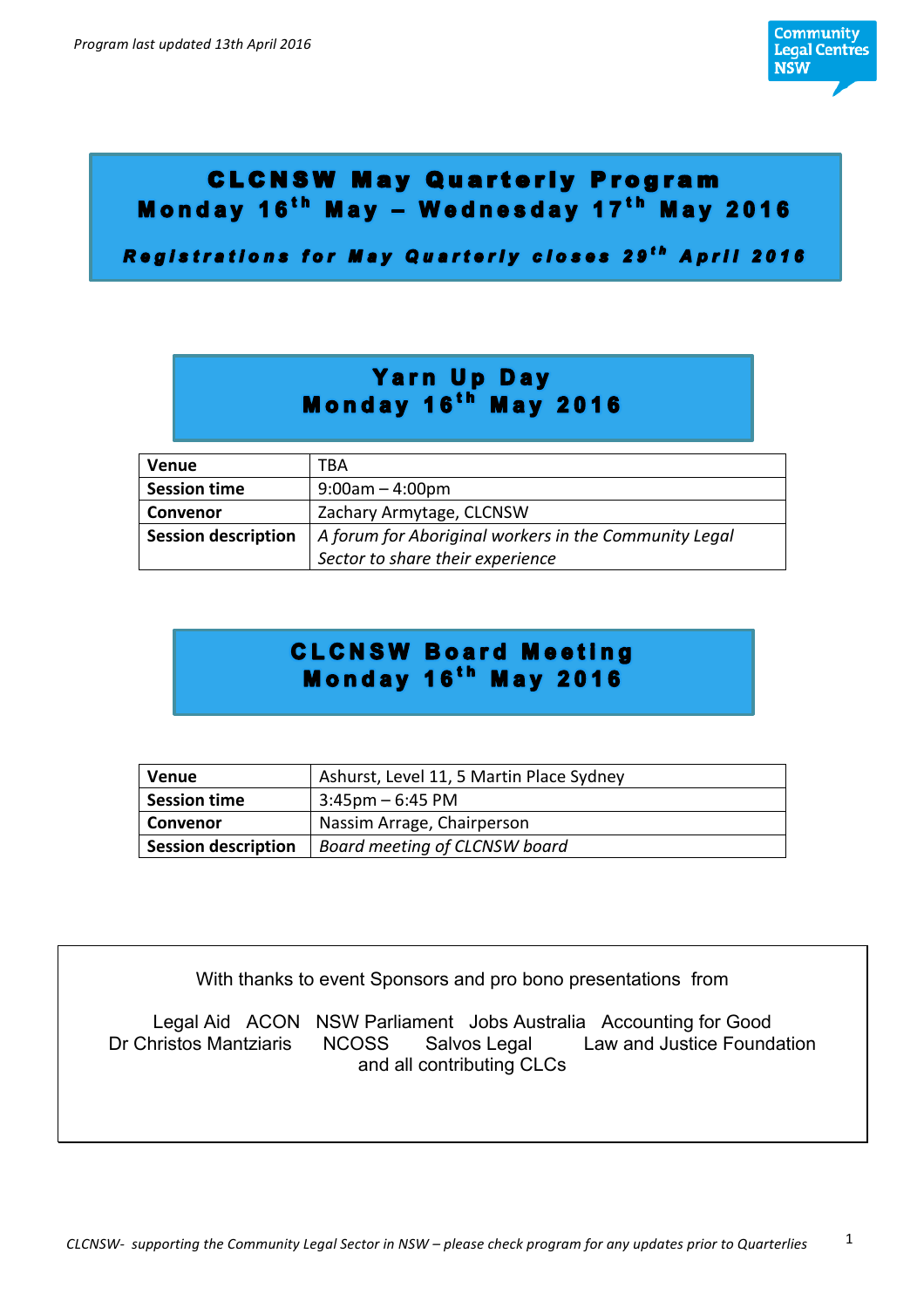# May Quarterly Day One<br>Tuesday 17<sup>th</sup> May 2016 **VENUE:ACON 414 Elizabeth St Surry Hills**

| AM Day 1 Sessions 1            | $9:15am - 10:40pm$                                                                      |
|--------------------------------|-----------------------------------------------------------------------------------------|
| 1.1 Committee meeting:         | Convenors: Teresa Rubio, Hawkesbury Nepean CLC; Alicia Jillard, WLSNSW                  |
| Domestic Violence & Victims    | Description: This network meeting addresses issues affecting DV/VC policies and         |
| Comp Committee                 | legislations and making recommendations to govt and non govt agencies                   |
| 1.2 Committee meeting:         | Convenors: Fia Norton, Northern Rivers CLC Joanna Shulman, Redfern LC                   |
| Coordinators / Directors /     | Description: This committee is responsible for developing and supporting initiatives to |
| Sector Development C'ttee      | further the effectiveness of CLCs.                                                      |
| 1.3 Network Meeting:           | Convenors: Maria Nawaz, Kingsford LC Annette van Gent, Marrickville LC                  |
| <b>Employment Lawyers</b>      | Description: This network brings Employment lawyers together to discuss current issues  |
| Network                        | in relation to employment and discrimination law.                                       |
| 1.4 Network Meeting:           | Convenor: Zachary Armytage, CLCNSW                                                      |
| <b>Aboriginal Legal Access</b> | Description: This network supports CLCs operating Aboriginal legal access type programs |
| Program                        | by sharing experience and knowledge                                                     |

#### Welcome to Country 10:40 - 10:45 CLCNSW welcome & Morning Tea 10:45 - 11:00

| AM Day 1 Sessions 2        | $11:00 - 12:30$                                                                            |
|----------------------------|--------------------------------------------------------------------------------------------|
| 2.1 Committee Meeting:     | Convenor: Ken Beilby, Northern Rivers CLC                                                  |
| Professional Indemnity     | Description: The PII committee is responsible for monitoring and supporting members        |
| Insurance Committee (PII)  | compliance with the Risk Management Guide and to inform members of other relevant          |
|                            | legal practice issues. It is a condition of CLCNSW membership that the Principal Solicitor |
|                            | (or their delegate) attend the meeting. The meeting is also open to any CLC members.       |
| 2.2 Network Meeting        | Facilitator: Helen Campbell, WLSNSW A/Convenor: Liz Snell WLSNSW                           |
| CLC Care Partner Project & | Description: Open to CLC members only this network shares experiences and discusses        |
| Care & Protection Network  | issues arising in the CLC care partner project and also discusses law reform and policy    |
| (closed meeting)           | issues in care and protection.                                                             |
| 2.3 Professional           | Presenter: Morri Young, Accounting for Good                                                |
| development:               | Description: Non-profit entities are required to report to a number of agencies, on a      |
| Tax for NFPs               | regular basis, about their financial and governance status. This session will review the   |
|                            | responsibilities of non-profit board members to be compliant, and also know what to ask    |
|                            | for when reviewing their own financial position to protect against insolvency.             |
|                            | *Governance friendly - directly relevant to board members                                  |
| 2.4 Professional           | Presenter: Katie Wrigley, Principal Solicitor Refugee Advice and Case work Service         |
| development: Asylum        | (RACS)                                                                                     |
| Seekers and the Law        | Description: An update on immigration law affecting asylum seekers, open to all CLC        |
|                            | volunteers and staff.                                                                      |

#### **Lunch 12:30 - 1:15**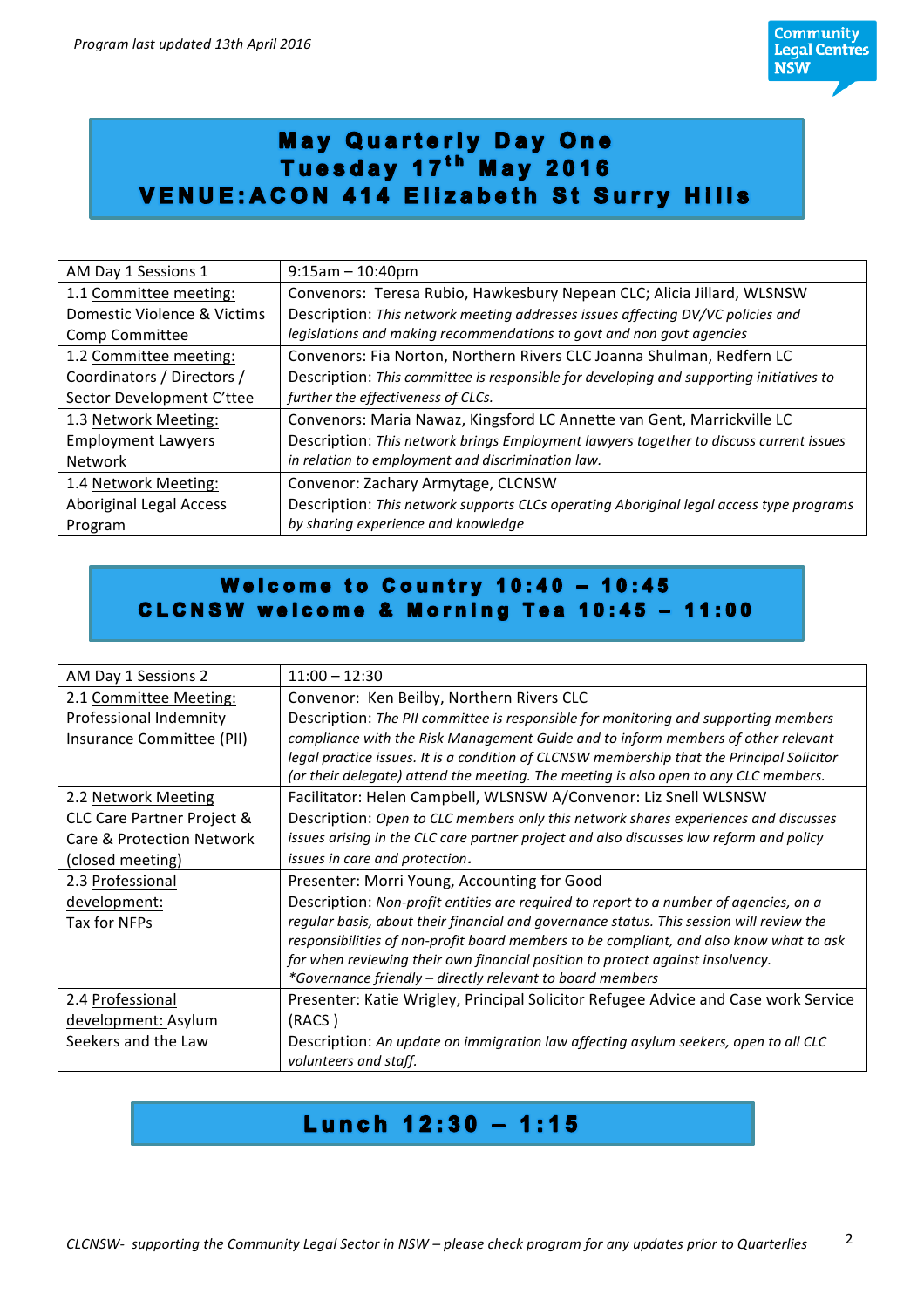| PM Day 1 Sessions 3          | $1:15 - 2:30$                                                                              |
|------------------------------|--------------------------------------------------------------------------------------------|
| 3.1 Networking group:        | Convenor: Zachary Armytage, CLCNSW                                                         |
| Aboriginal and Torres Strait | Description: Open to all, this group works on Law Reform issues for Aboriginal and Torres  |
| Islander Rights Working Gp   | Strait Islanders and on capacity building in the sector.                                   |
| 3.2 Professional             | Presenter 1 : Jobs Australia                                                               |
| Development :                | Description: JA provides an update on the SCHADS Modern Award review an update on          |
| Award Modernisation          | IR/HR matters requested by JA members & JA services                                        |
|                              | Presenter 2: ASU                                                                           |
|                              | Description: Update from ASU re modern award                                               |
| 3.3 Professional             | Presenter: Dr Christos Mantziaris, Barrister St James Chambers (9223 0185)                 |
| development: Court           | Description: Making court appearances and presenting cases in different jurisdictions. The |
| Appearances                  | session will cover both etiquette and procedure                                            |
| 3.4 Organisational           | Facilitator: Tracey Howe CEO NCOSS                                                         |
| development: Innovation      | Description: Tracy recently completed a Certificate in Making Your Organisation            |
| and sustainability 1         | Innovative at the Judge Business School, Cambridge University, and sits on the NSW         |
|                              | Government's Social Impact Investment Expert Advisory Group. She will share her            |
|                              | experience and knowledge to assist CLCs to understand how they can tap into Collective     |
|                              | Impact. Suitable for CLC board members and staff                                           |
|                              | *Governance friendly - directly relevant to board members                                  |

## Afternoon tea 2:30 - 2:45

| PM Day 1 Sessions 4                 | $2:45 - 4:00$ pm                                                                           |
|-------------------------------------|--------------------------------------------------------------------------------------------|
| 4.1 Committee meeting:              | Convenor: Kim Richardson Hunter CLC                                                        |
| <b>Regional Rural Remote Issues</b> | Description: This committee is open to any RRR members to discuss issues for service       |
| Committee (RRR)                     | delivery and sustainability for CLCs operating regionally and remotely.                    |
| 4.2 Committee meeting:              | Convenors: Martin Barker, Marrickville CLC; Ruby Taylor, Hunter CLC; Financial             |
| Law reform & Policy                 | Rights Centre(TBA), Redfern Legal Centre (TBA)                                             |
|                                     | Description: This committee is responsible for developing and responding to state and      |
|                                     | federal policies and advocating for the policies and related changes                       |
| 4.3 Professional                    | Presenter: Maria Karras, Senior Researcher, Law and Justice Foundation                     |
| Development:                        | Description: Maria draws on 20 years of social research and evaluation in the legal sector |
| Program Evaluation                  | to share how CLC initiatives can be evaluated in a realistic and worthwhile way            |
| 4.4 Organisation                    | Speaker: Luke Geary Salvos Legal                                                           |
| development: Innovation &           | Description: Luke Geary created a new model of legal practice with Salvos Legal that       |
| sustainability 2                    | filled a growing gap in a stretched legal aid system. He will discuss his experience of    |
|                                     | setting up and running a legal practice with a strong vision of service to those who can't |
|                                     |                                                                                            |
|                                     | afford legal fees.                                                                         |
|                                     |                                                                                            |
| PM Day 1 Sessions 5                 | $4:00 - 5$ PM                                                                              |
| 4.1 Network meeting:                | Convener: Emma Davies, Animal Defenders office                                             |
| <b>NACLC Animal Law Network</b>     | Description: This network is open to all CLC staff who are practising or interested in     |
|                                     | animal law issues.                                                                         |
| 4.2 Network Meeting:                | Convener: Helen Taranto, Principle Solicitor, Macquarie Legal Centre                       |
| <b>Family Relationships Centres</b> | Descriptor: Open to CLC staff working with family law, this network aims to strengthen     |
| / Community Legal Centres           | the connections between Family Relationship Centres and CLCs.                              |
| 4.3 Network Meeting:                | Conveners: Leanne Hosking, Central Coast CLC; Julie Vitnell, Hunter CLC                    |
| Admin/Finance Group                 | Description: This network is responsible for supporting CLC administration and finance     |
|                                     | officers and to share relevant systems information and associated policies.                |
| 4.4 Professional                    | Facilitator: Bruce Knobloch, Member Services Officer, CLCNSW                               |
| development: Strategic Law          | Description: Talking to your local politician - practical tips and examples for how to     |
| reform                              | strengthen your approach to your local MP.                                                 |